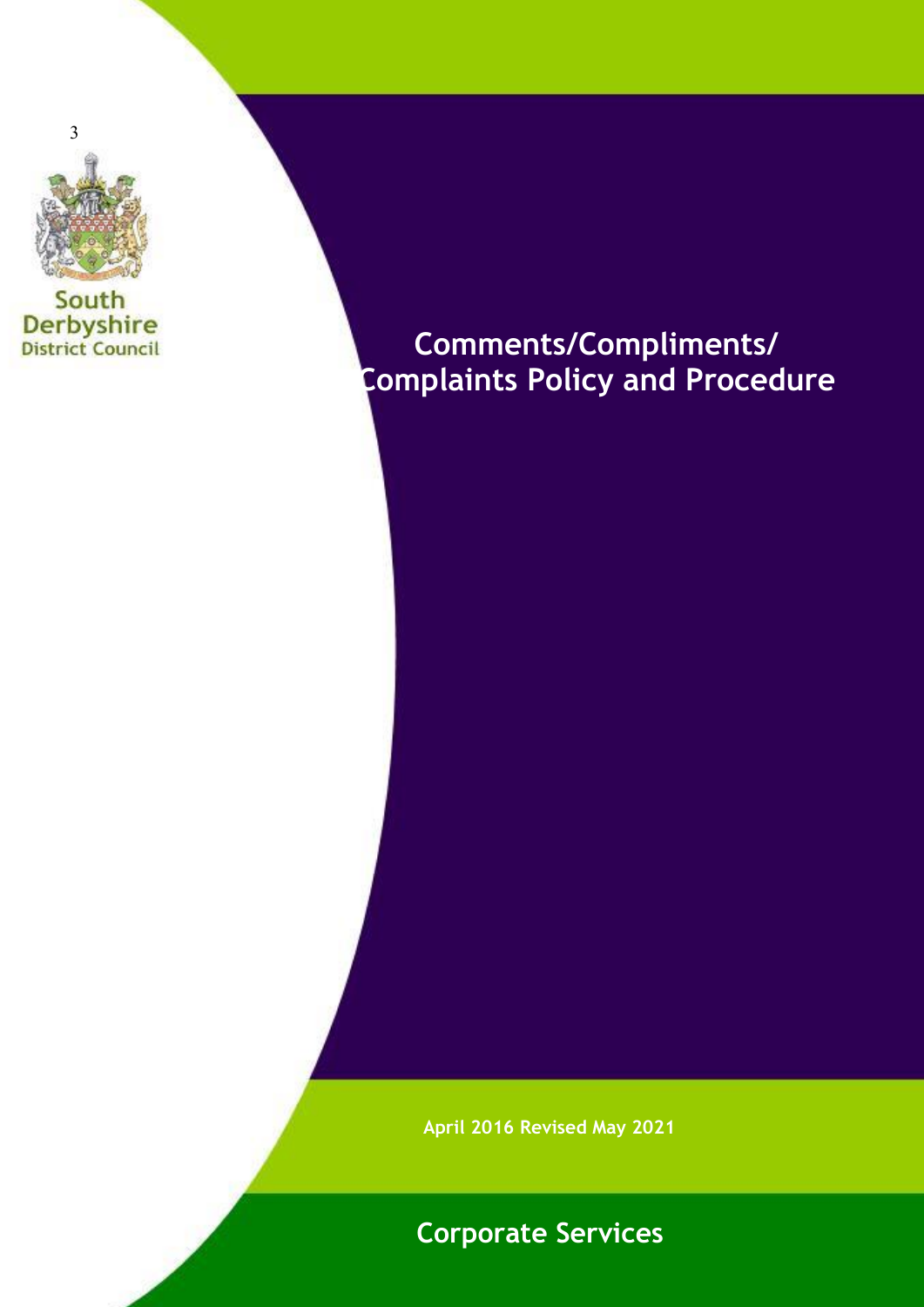

## **COMMENTS AND COMPLIMENTS**

When a comment or compliment is received, this will be passed to the Complaints Officer who will copy it to the relevant Head of Service and Strategic Director for feedback to the service or individual concerned.

Should the Complaints Officer consider that a comment is of a negative nature, he/she will discuss it with the relevant strategic Director so that the appropriate actions can be undertaken. If necessary, stage 1 of the Complaints Procedure will be invoked.

## **COMPLAINTS**

#### **DEFINING A COMPLAINT**

For the purposes of this procedure, a complaint is defined as:

"as an expression of dissatisfaction, however made, about the standard of service, actions or lack of action by the Council, its own staff, or those acting on its behalf, affecting an individual resident or group of residents."."

There may be instances when the Council has failed to provide a service such as a missed refuse collection, insufficient grass cutting etc. Whilst you as customer or service user may raise this as a "complaint", it will not be dealt with under the formal complaints procedure in the first instance. Such mistakes or omissions will be rectified promptly and the Council will notify you of the action taken. The Council will record these instances within each service area so that any trends can be identified and steps can be taken to prevent a reoccurrence.

## **COMPLAINTS EXCLUDED FROM THIS POLICY AND PROCEDURE**

There are some types of complaint that are excluded from this policy and procedure, these are :

- complaints which amount to a disagreement with the Council about its decision, rather than the way the decision has been carried out (for example the level of the Council Tax);
- a planning or development control matter where a right of appeal exists, unless the complaint relates to the way the matter has been administered;
- a Council decision where regulatory powers are being exercised (for example, Licensing or Environmental Health functions), unless the complaint relates to the way the matter has been administered;
- any matter which could reasonably expected to be the subject of court or tribunal proceedings;
- complaints which amount to a disagreement with, or a refusal to, accept a legal ruling that the Council is applying;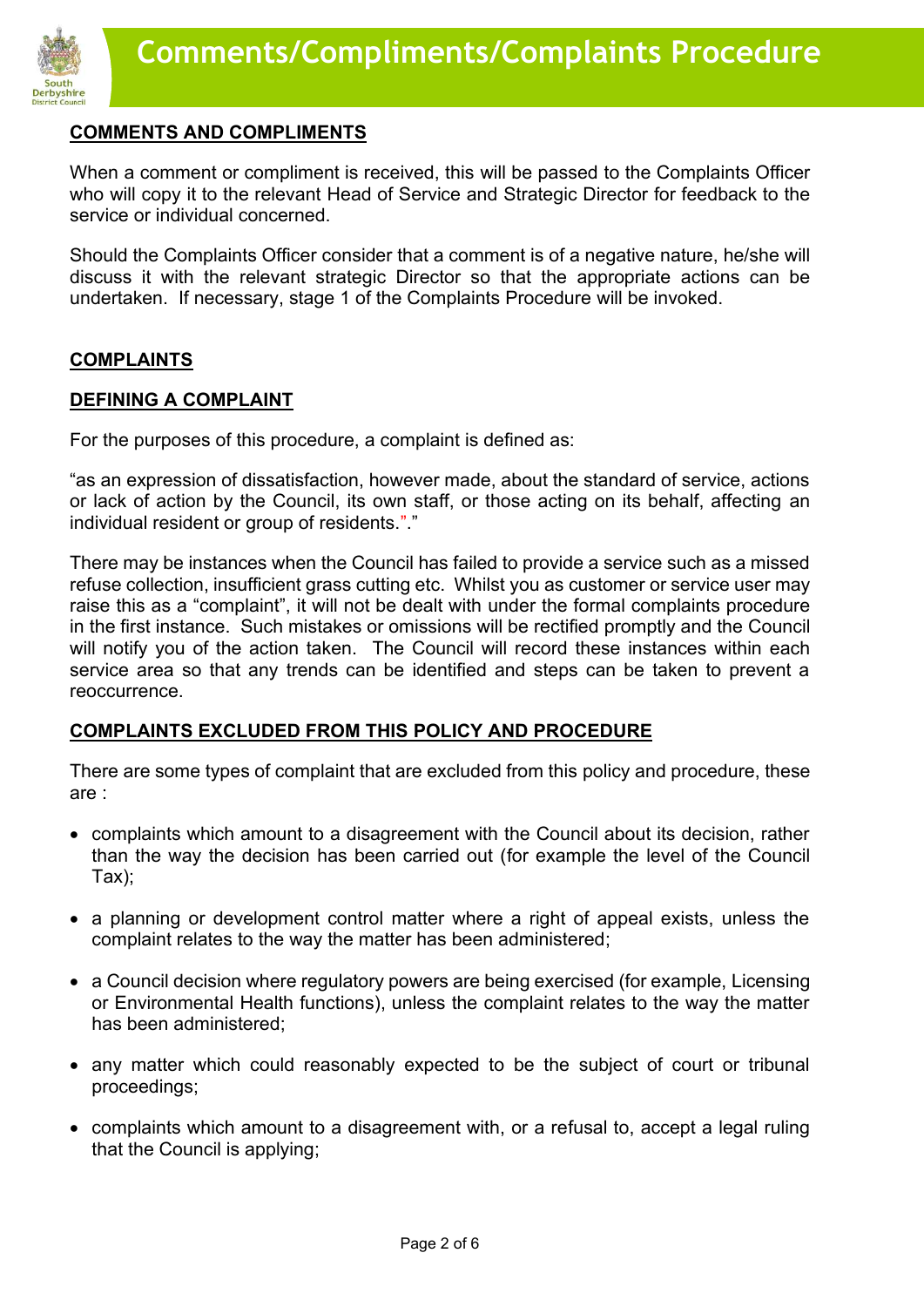

- Housing Benefit, Residual Community Charge, Council Tax, NNDR, or any other matters where statutory appeals procedures exist;
- Housing Allocation matters where separate procedures exist:
- Complaints about Councillors, as these should be made to the Monitoring Officer as a breach of the Council's Members' Code of Conduct; and
- Complaints that involve possible Insurance Claims.

## **Hate Crime Incident**

If you believe that your complaint is a racially motivated or is a Hate Crime you must notify the Council and the Council will then follow the Hate Crimes Procedure in responding to the issue.

## **Anonymous Complaints**

The Council does not normally accept anonymous complaints. However, if the matter appears to be of a serious nature, it will be passed to the Chief Executive who, in consultation with the relevant member of Leadership Team, will decide on whether the matter should be investigated.

Any information provided will be treated in the strictest confidence.

## **Relationship with the Disciplinary Procedure**

The Complaints Procedure is distinct from the Council's Disciplinary Procedure for employees. If the nature of a complaint is such that disciplinary action against an employee may be involved, the appropriate Strategic Director will decide whether the Disciplinary Procedure should be invoked.

## **RAISING AN ISSUE**

You should firstly raise your concerns with the service concerned. You can do this by letter, email, over the telephone or in person. Keep a copy of any correspondence sent and keep a note of the date of any telephone calls or visits in person.

The Council will make every effort to resolve a concern and will inform you of the formal Complaints Procedure if the concern is not resolved. The Council will not discourage you from complaining and will make every effort to assist you in the process.

## **FORMALISING A COMPLAINT**

Your complaint will be made formal if you are dissatisfied with the initial response after raising the matter with the service concerned and you wish to pursue the matter.

Complaints may be made;

• on the official complaint form on the Council's website,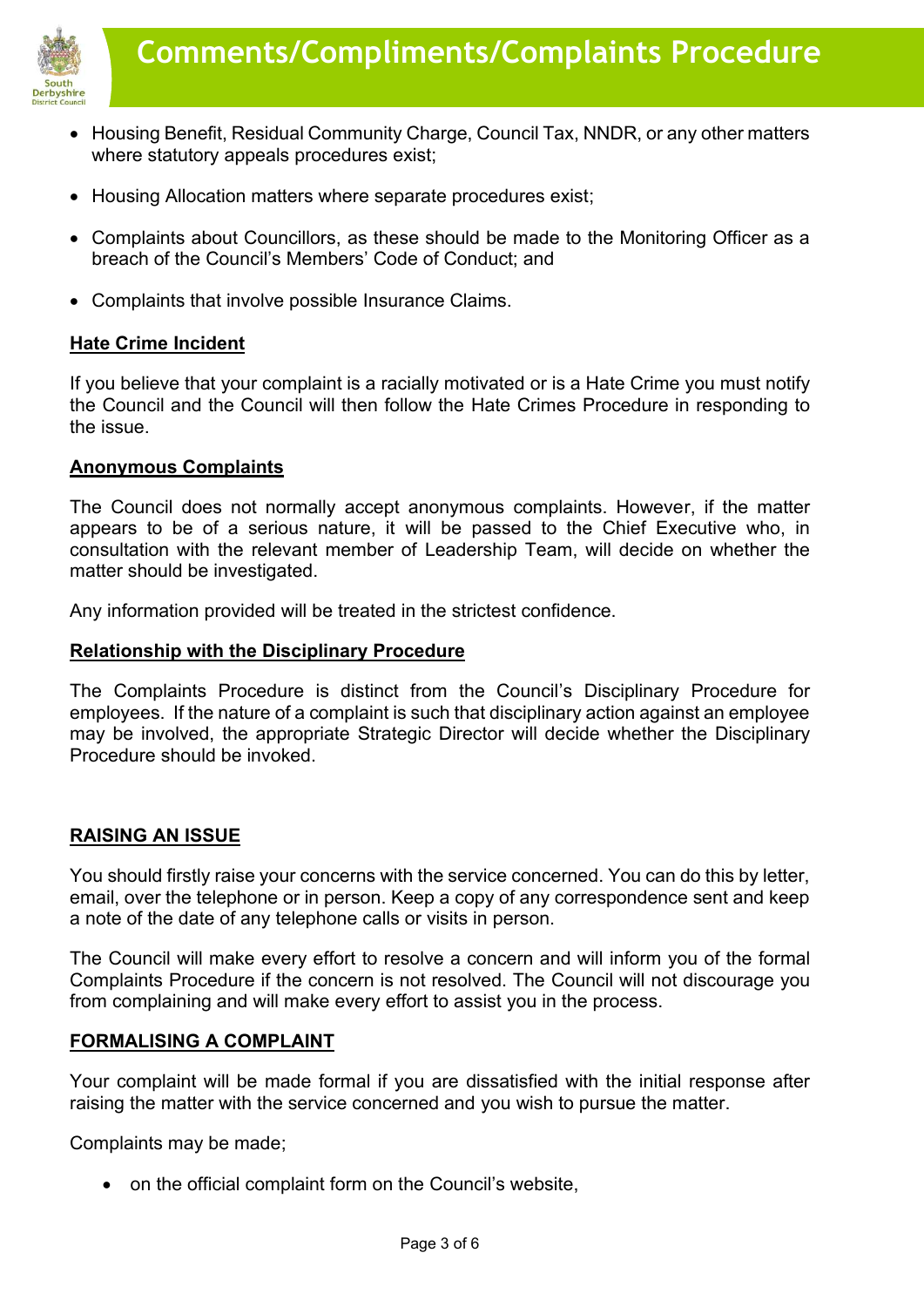

- by putting the details in writing via a letter addressed to the Complaints Officer, South Derbyshire District Council, Swadlincote, Derbyshire, DE11 0AH,
- by telephoning the Complaints Officer on (01283) 595892, or
- by reporting the matter in person at the Civic Offices.

If you have already supplied full details of your complaint by the telephone or in person at the Civic Offices, **you will not be asked to repeat the information to the Complaints Officer nor will you be asked to complete a complaint form. The officer receiving the complaint will record the details and ask you to verify the details and will pass this to the Complaints Officer.** 

If you have a disability that causes difficulty in traveling to the Civic Offices and need assistance with completing a complaints form, a home visit can be arranged

## **HOW COMPLAINTS WILL BE DEALT WITH**

If your complaint has reached an advanced stage before the formal procedure is invoked, some of the following stages may be rendered unnecessary and bypassed. You will be kept informed of progress at all stages and your complaint will be dealt with in confidence.

If you have requested the involvement of your local Councillor, you can request for details to be given to that Councillor, including progress on the complaint at all stages.

The Complaints Officer will also notify the relevant Ward Member of the complaint and the outcome.

## **The Council will ensure that all formal complaints will be treated as urgent and will be referred to the Complaints Officer on the day of receipt.**

## **STAGE 1**

All formal complaints will be referred to the Complaints Officer, who will ensure that the complaint is logged and an official complaints form completed if necessary.

The Complaints Officer will issue a reference number to each complaint so that it can be tracked throughout the enquiry. They allocate the complaint to be dealt with by a designated officer at a higher level than the person who originally handled the matter.

The Complaints Officer will acknowledge the complaint within five working days and notify you as to who is dealing with the matter. They will then liaise with the appropriate officer in the service area concerned to co-ordinate a response. The Council will endeavour to send a full response within **ten working days** from the date of receiving the complaint If this time scale cannot be met, the Complaints Officer will notify you and give an indication of when a full response may be given.

If the complaint concerns more than one service area the Complaints Officer will coordinate a corporate response to the issues raised.

The Stage One response will confirm that if the complaint remains unresolved you have the right to request a review by the Chief Executive, who has the authority to overrule the decision taken on the complaint (Stage 2 complaint)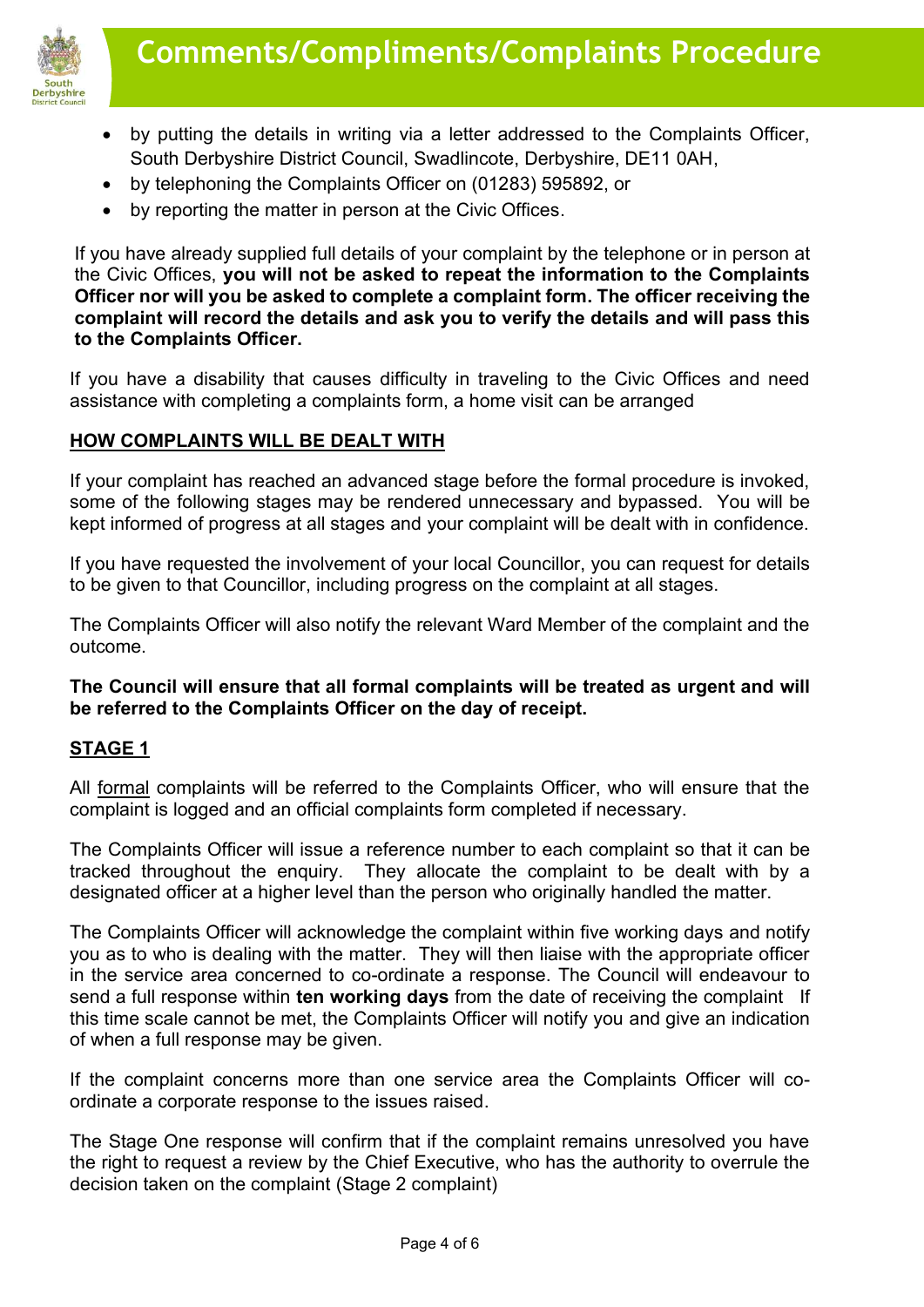

## **Conciliation**

If appropriate to resolve your complaint, you may be invited to attend a meeting with a senior officer from the department which is the subject of the complaint. A senior officer from Corporate Services, will act as mediator. You may bring an advisor or independent person with you for support.

## **STAGE 2**

Where your complaint has still not been resolved, the Complaints Officer will advise you of your right to have your case reviewed by the Chief Executive, who has the authority to overrule the decision taken on the complaint. Where is the case, the complaint will be referred to the Chief Executive with copies of relevant documents and details of the decision/action taken by the service involved in an attempt to resolve the matter.

The Complaints Officer will send an acknowledgment on behalf of the Chief Executive, within five working days of receiving the Stage 2 complaint. The Chief Executive will review the matter with the assistance of staff from the relevant department.

The Chief executive will endeavour to provide a full response to the complaint **within 10 working days**. You will be advised of any perceived delays in responding, where appropriate.

The Stage 2 complaint response will advise you of your right to refer the matter to the Local Government and Social Care Ombudsman or the Housing Ombudsman for Social Housing Landlord issues if you remain dissatisfied.

## **Referrals to the Local Government and Social Care Ombudsman or Housing Ombudsman**

At any time, you may refer your complaint (either directly or via your Councillor) to the Local Government and Social Care Ombudsman (except for Social Housing Landlord issues). Normally, the Ombudsman will afford the Council the opportunity to resolve the complaint locally before getting involved. The Ombudsman will usually only investigate cases of maladministration (where the Council has failed to handle something correctly) rather than investigate the actual decision the Council has made.

If you remain dissatisfied with the outcome of a complaint, you have the right to have your complaint reviewed by the Local Government and Social Care Ombudsman, details of which are available on the LGO website, using the following link <http://www.lgo.org.uk/making-a-complaint/>

The Housing Ombudsman deals with all complaints relating to the landlord function of social housing. The details of how to make a complaint to the Housing Ombudsman can be accessed using the following link<https://www.housing-ombudsman.org.uk/>

Where a matter is considered by the Ombudsman service its decision will be final.

## **Role of Monitoring Officer**

The Local Government and Housing Act 1989 (the Act), provides that the Monitoring Officer, has a statutory duty to deal with any proposal, decision or omission by the Council